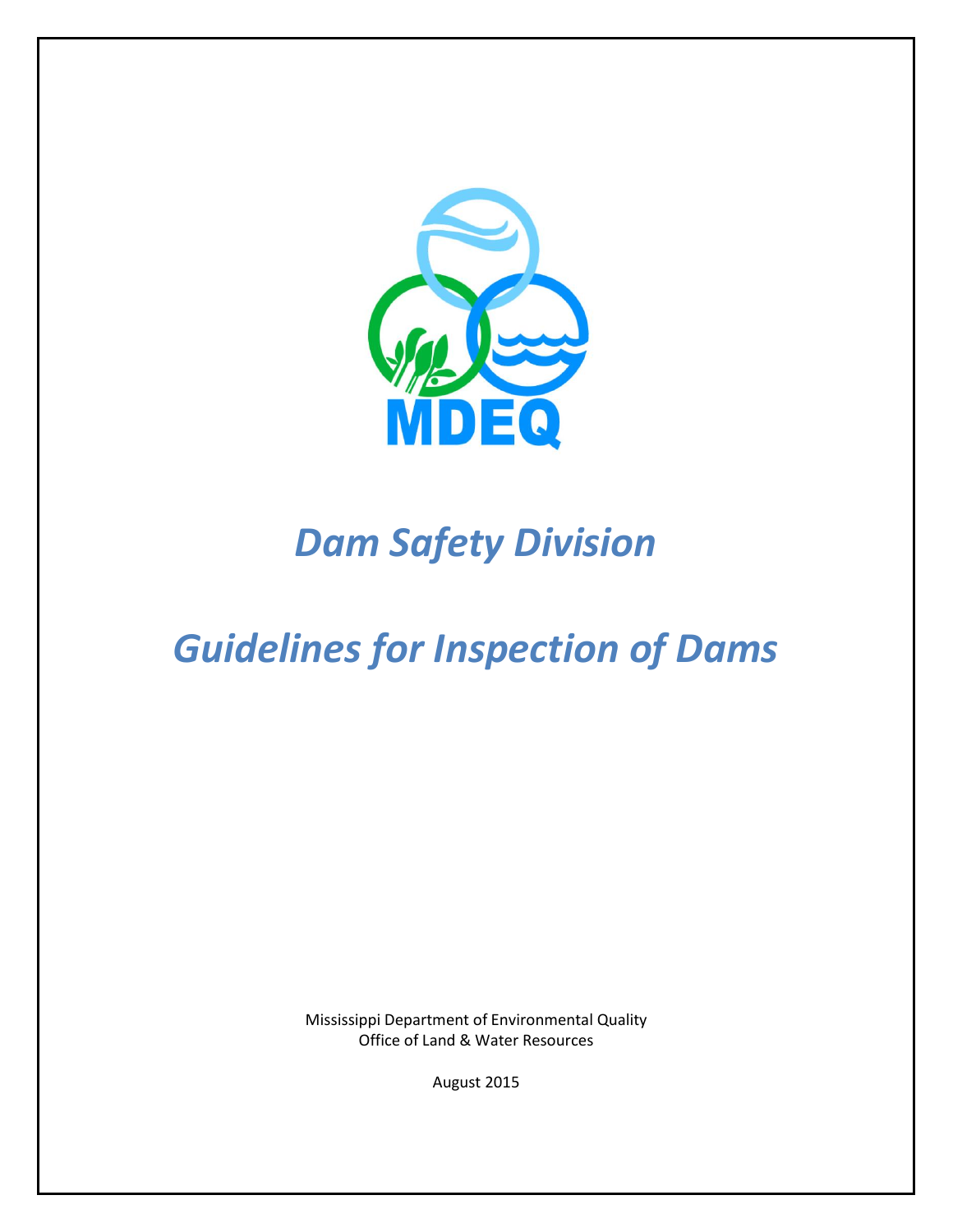## **Introduction**

The Dam Safety Regulations (11 Miss. Admin. Code Pt. 7, Ch. 3) require that owners of high hazard and significant hazard dams have their dams inspected by a engineer familiar with design and inspection of dams who is registered with the State of Mississippi Board of Licensure for Professional Engineers and Surveyors. These inspections must be done at intervals specified by the Commission using the Mississippi Dam Safety Program's forms and guidance.

The Mississippi Dam Safety Program is implemented by the Department of Environmental Quality, Office of Land & Water Resources. The mission of the program is to protect downstream lives and property from the consequences of a dam failure. A primary means of achieving this goal is through maintenance and periodic inspection of dams.

These inspections are intended to identify conditions that may adversely affect the safety and functionality of a dam and its appurtenant structures; to note the extent of deterioration as a basis for long term planning, periodic maintenance or immediate repair; to evaluate conformity with current design and construction practices; and to determine the appropriateness of the existing hazard classification. The professional engineer performing the inspection should, where appropriate, recommend subsequent investigations required to resolve uncertain conditions and corrective measures to enable the dam to continue to perform its intended functions.

## **Inspection Guidelines**

These inspection guidelines are designed to assist the dam owner to better understand the requirements, responsibilities, and duties inherent with dam ownership and to assist the professional engineer by providing a consistent approach to dam inspection and in-service evaluation.

Several different types of dam inspections can be performed. Dams and appurtenances should be inspected regularly to identify conditions that may adversely affect the safety of a dam and its ability to perform intended functions. An inspection may include the periodic evaluation of the as-built dam to insure conformity with current design and construction practices.

## **Dam Classifications**

There are three (3) hazard classifications for dams (high, significant, and low) as defined below:

 High hazard dams are those dams in which failure may cause loss of life, serious damage to residential, industrial, or commercial buildings; or damage to, or disruption of, important public utilities or transportation facilities such as major highways or railroads. Dams proposed for construction in established or proposed residential, commercial, or industrial areas will be placed in the high hazard category, unless the applicant provides convincing evidence to the contrary.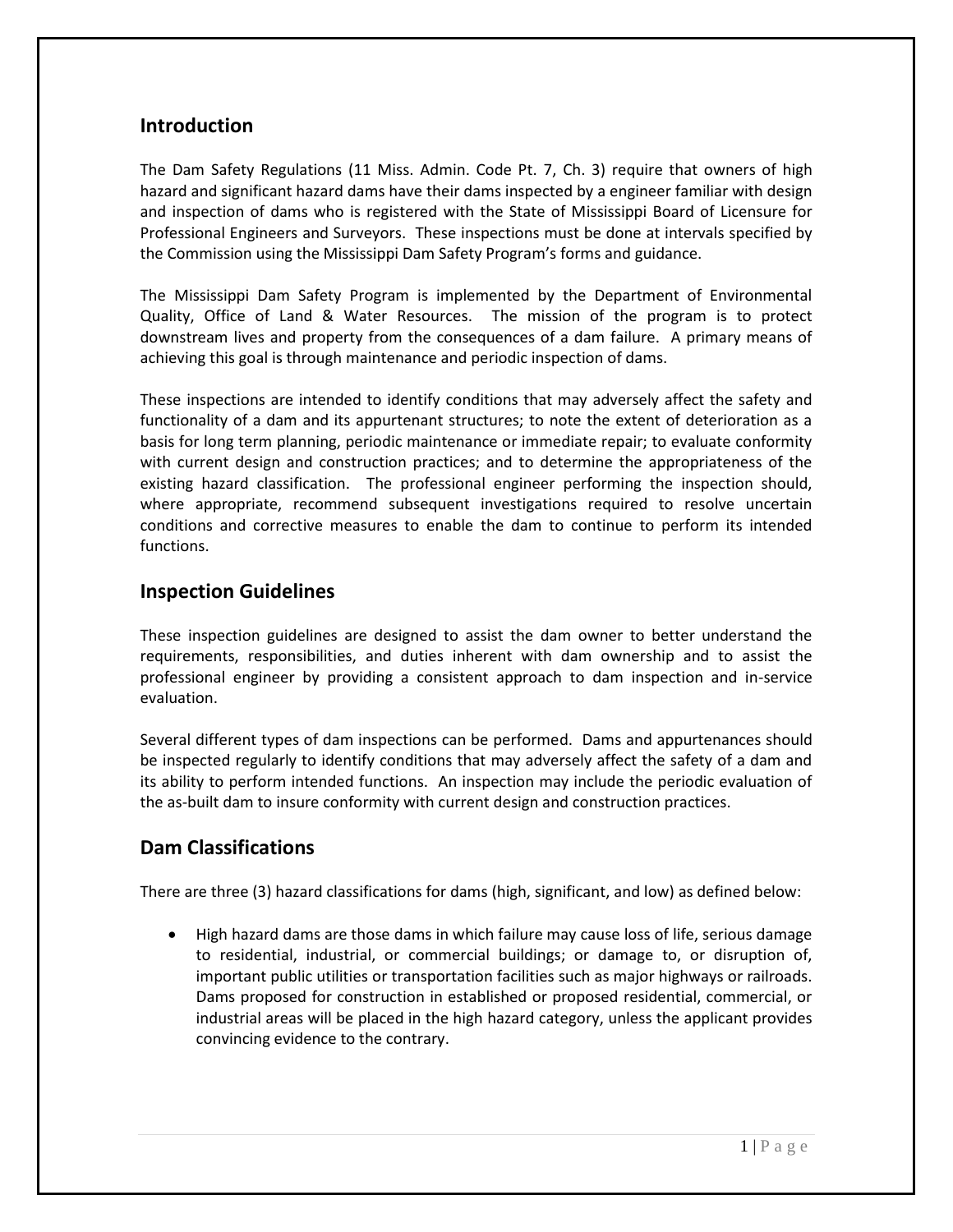- Significant hazard dams are those dams in which failure poses no threat to life, but may cause significant damage to main roads, minor railroads, or cause interruption of use or service of public utilities.
- Low hazard dams are those dams which failure would at the most result in damage to agricultural land, farm buildings (excluding residences), or minor roads.

# **Types of Inspections and Requirements**

**Formal Inspection** – The inspection and performance evaluation (risk analysis) of high hazard and significant hazard dams to review and determine the safety and integrity of the dam and appurtenant structures. A formal inspection may involve many specialists such as geologists, hydrologists, surveyors, divers, ROV camera operators and others to evaluate individual features and conditions, however, the overall inspection and report must be supervised and prepared by a qualified Mississippi licensed professional engineer with experience in dam design and construction. Formal inspections shall include, but are not limited to, the following:

### **Detailed Field Examination**

- Mississippi Dam Safety program inspection report forms or approved equivalent completed with a photographic record of the inspection as well as a plan and profile drawing of the dam showing the location and extent of any deficiencies noted. Descriptions should be very precise and complete enough so that current conditions can be understood by the Dam Safety Program.
- A survey of the dam and appurtenant structures must be conducted by a qualified Mississippi licensed professional surveyor and the survey compared to previous surveys to evaluate settlement and deformation.
- Any conduits in the embankment must have a video or physical inspection. This includes drain pipes for filter drains. Detailed underwater inspections should be included as needed.
- Any instrumentation shall be read and a summary of current and any available previous readings shall be included with the inspection report.

#### **Records Review and Analysis**

- A thorough review of the records on project design, construction, and performance. Any information on the dam maintained by the owner and all DEQ records shall be reviewed.
- A review of prior owner's and formal inspection reports shall be undertaken to evaluate trends in performance.
- Long-term patterns revealed by instrumentation should be closely examined and evaluated.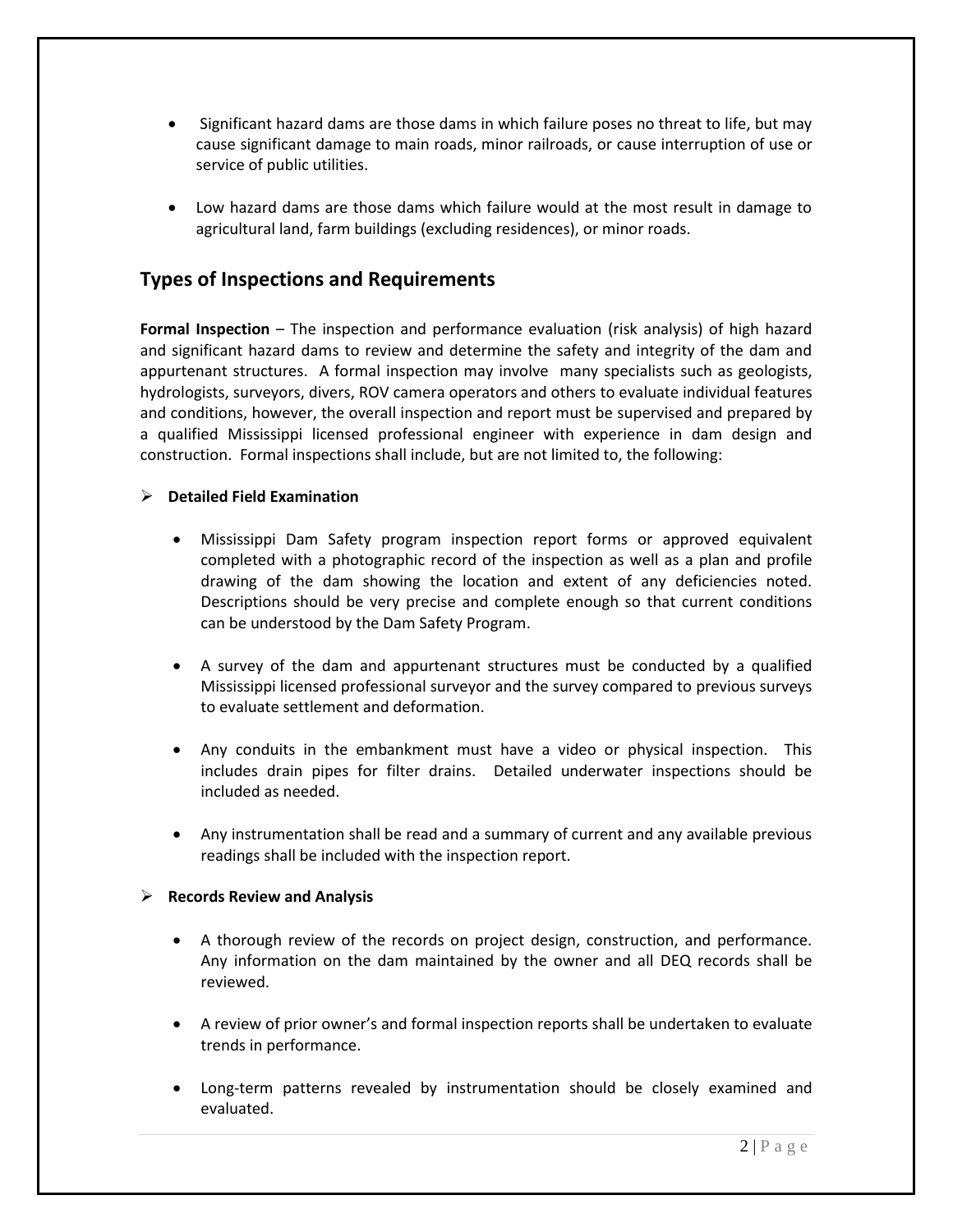- If unknown, spillway capacities shall be calculated and a complete Hydrologic and Hydraulic report shall be submitted.
- An approved Emergency Action Plan (EAP) and Operation and Maintenance Manual (O & M) shall be confirmed and their adequacy determined. If an O & M manual and/or EAP has not been prepared, then one shall be prepared as part of the inspection.

The inspection report along with any supporting documentation shall be submitted to the Mississippi Dam Safety Program for review and approval.

**Owner's Inspection** – The annual inspection of a dam by the owner to detect signs of deterioration in material, weaknesses or unsafe hydraulic or structural behavior and to record the progress of any repairs or correction of deficiencies noted in previous inspection reports. Any instrumentation data that can be read by the owner shall be reviewed and evaluated per instructions in their Operations and Maintenance Manual and the results noted in the inspection report. The inspection report shall be completed using Mississippi Dam Safety Program approved forms and submitted to the Mississippi Dam Safety Program, along with a photographic record of the inspection, for review and approval.

**Informal Inspection** – A visual inspection of the dam by the dam owner or operator which is done periodically in order to spot any developing problems. Informal inspections require that personnel conducting the inspection be knowledgeable about the dam and its appurtenances. An informal inspection must be performed every 60 days for high and significant hazard dams as well as after significant storm events. No reports are required to be made to the Dam Safety Program unless a problem with the dam is discovered and a potential failure situation may result. Personnel from the Mississippi Dam Safety Program will also perform informal inspections on selected dams in order to inspect the progress of any construction work, or to gain more information in order to evaluate their performance.

**Emergency Inspection** – An emergency inspection is an unscheduled inspection of a dam and its appurtenances necessitated by a potentially natural event such as a large flood, earthquake or when a condition develops that appears to threaten the safety of the dam. An emergency inspection is applicable to any hazard classification. Any required emergency repairs resulting from an emergency inspection should be conducted in compliance with 11 Miss. Admin. Code Pt. 7, Ch. 3.

**Documentation of Deficiencies** – When documenting deficiencies for any inspection, use the acronym "SMPL" as a guide:

- S Sketch the deficiency and describe its characteristics
- M Measure the deficiency and record the dimensions
- P Photograph the deficiency